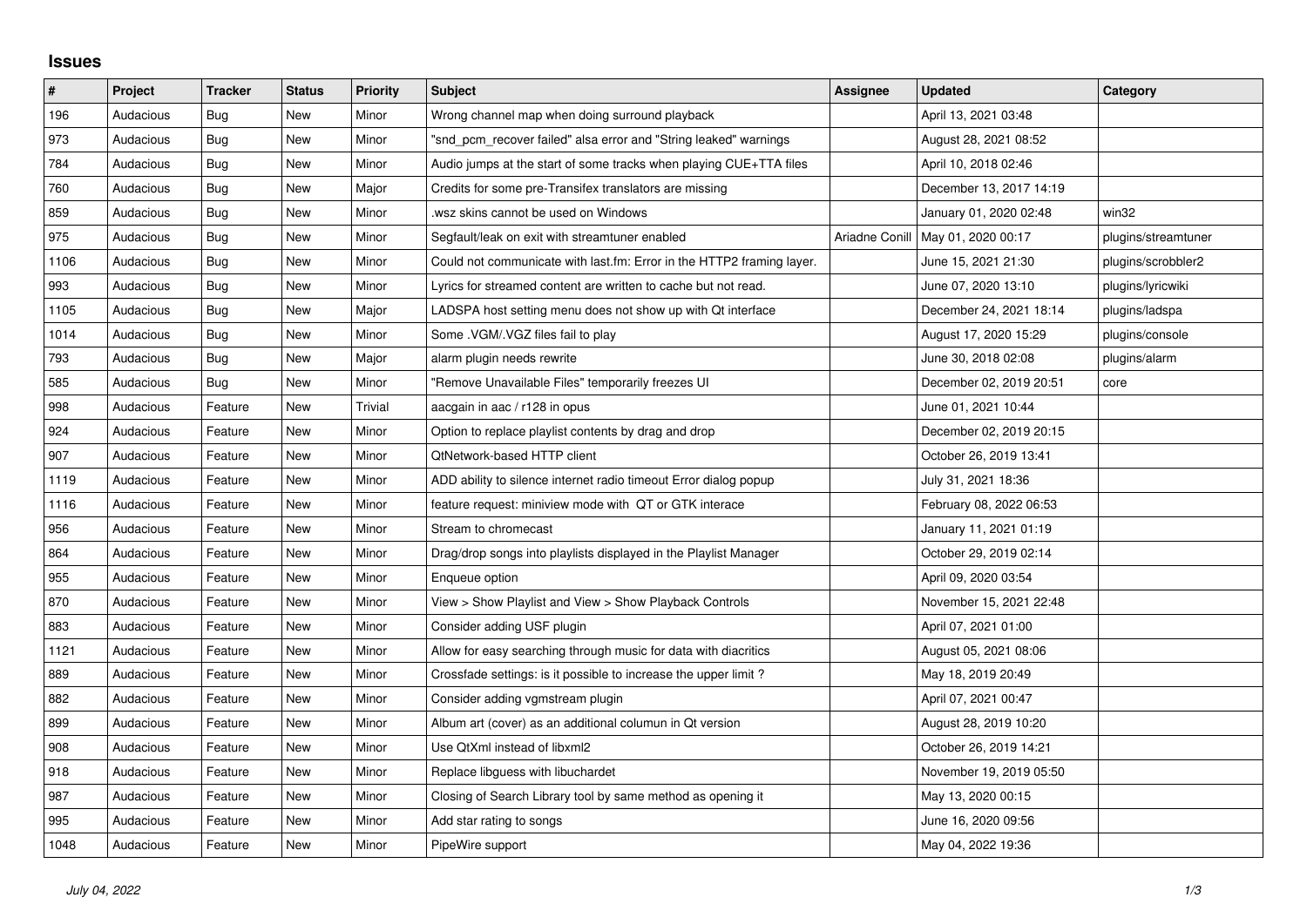| $\pmb{\#}$ | Project   | <b>Tracker</b> | <b>Status</b> | <b>Priority</b> | <b>Subject</b>                                                                                      | <b>Assignee</b> | <b>Updated</b>           | Category            |
|------------|-----------|----------------|---------------|-----------------|-----------------------------------------------------------------------------------------------------|-----------------|--------------------------|---------------------|
| 996        | Audacious | Feature        | New           | Minor           | Refine playlists when searching (search all playlists)                                              |                 | June 16, 2020 09:58      |                     |
| 1047       | Audacious | Feature        | New           | Minor           | Stop playing after any chosen track                                                                 |                 | December 29, 2020 01:23  |                     |
| 51         | Audacious | Feature        | New           | Minor           | Option to inhibit suspend                                                                           |                 | February 13, 2021 09:23  |                     |
| 1057       | Audacious | Feature        | New           | Minor           | Matroska (mka) chapter support                                                                      |                 | August 27, 2021 22:54    |                     |
| 1058       | Audacious | Feature        | New           | Minor           | Allow changing the language/locale in settings                                                      |                 | January 30, 2021 18:11   |                     |
| 1130       | Audacious | Feature        | New           | Minor           | folders for tabs in the playlist head (an enhancement suggestion, not a<br>bug)                     |                 | October 24, 2021 19:04   |                     |
| 1131       | Audacious | Feature        | New           | Minor           | Selection of songs via selection field/bar (as in Clementine)                                       |                 | October 31, 2021 12:41   |                     |
| 1011       | Audacious | Feature        | New           | Minor           | Visible separator of folders in the playlist                                                        |                 | July 18, 2020 16:10      |                     |
| 1134       | Audacious | Feature        | New           | Minor           | Web interface remote control                                                                        |                 | November 04, 2021 06:57  |                     |
| 1013       | Audacious | Feature        | New           | Minor           | Request re Album Art using music file metatag                                                       |                 | August 03, 2020 22:48    |                     |
| 1066       | Audacious | Feature        | New           | Minor           | Allow Equalizer window to be resized.                                                               |                 | February 11, 2021 10:05  |                     |
| 1067       | Audacious | Feature        | New           | Minor           | Equalizer adjustments are coarse.                                                                   |                 | February 11, 2021 10:09  |                     |
| 1071       | Audacious | Feature        | New           | Minor           | Linkage could be improved for packagers.                                                            |                 | March 31, 2021 00:32     |                     |
| 1091       | Audacious | Feature        | New           | Minor           | Built-in lyrics support                                                                             |                 | April 28, 2021 18:24     |                     |
| 1092       | Audacious | Feature        | New           | Minor           | Reread metadata on play option                                                                      |                 | April 30, 2021 03:35     |                     |
| 1148       | Audacious | Feature        | New           | Minor           | Save the dimensions of the open-file dialogue window                                                |                 | January 18, 2022 14:43   |                     |
| 1151       | Audacious | Feature        | New           | Minor           | Load balance XSPF tracks with multiple location URIs                                                |                 | January 28, 2022 19:10   |                     |
| 1093       | Audacious | Feature        | New           | Minor           | Make the Song Dialog (Qt) window wider by default                                                   |                 | May 17, 2021 15:36       |                     |
| 1095       | Audacious | Feature        | New           | Minor           | Ctrl + $Z$ / R to undo / redo changes to playlist                                                   |                 | May 07, 2021 18:42       |                     |
| 1099       | Audacious | Feature        | New           | Minor           | Per-track ReplayGain shouldn't be enabled by default                                                |                 | May 09, 2021 13:41       |                     |
| 1096       | Audacious | Feature        | New           | Minor           | Calculate and show selection stats in the status bar                                                |                 | May 10, 2021 03:06       |                     |
| 1097       | Audacious | Feature        | New           | Minor           | Replace the volume button with a horizontal scale                                                   |                 | May 17, 2021 00:21       |                     |
| 873        | Audacious | Feature        | New           | Minor           | Optionally make "previous track" restart current track                                              |                 | June 08, 2021 22:55      |                     |
| 1160       | Audacious | Feature        | New           | Minor           | Ogg Opus support for streams                                                                        |                 | March 11, 2022 18:09     |                     |
| 1170       | Audacious | Feature        | New           | Minor           | Playback mode button                                                                                |                 | April 22, 2022 16:01     |                     |
| 500        | Audacious | Feature        | New           | Minor           | fullscreen album art                                                                                |                 | April 08, 2020 19:17     |                     |
| 1101       | Audacious | Feature        | New           | Major           | Please add media shortcut keys for Windows 10                                                       |                 | December 03, 2021 16:31  | win32               |
| 969        | Audacious | Feature        | New           | Minor           | streamtuner plugin: Please add column-sortability, or at least sort<br>alphabetically by 1st column |                 | June 16, 2020 09:54      | plugins/streamtuner |
| 1088       | Audacious | Feature        | New           | Minor           | plugin: status icon: ADD option to select tray mouse Middle Click action                            |                 | April 11, 2021 12:05     | plugins/statusicon  |
| 943        | Audacious | Feature        | New           | Minor           | Being able to add several folders to the library, and arrange that<br>Audacious recognizes symlinks |                 | March 23, 2020 15:41     | plugins/search tool |
| 429        | Audacious | Feature        | New           | Minor           | Please enable scrobbling to libre.fm in Scrobbler 2.0                                               |                 | September 02, 2019 10:35 | plugins/scrobbler2  |